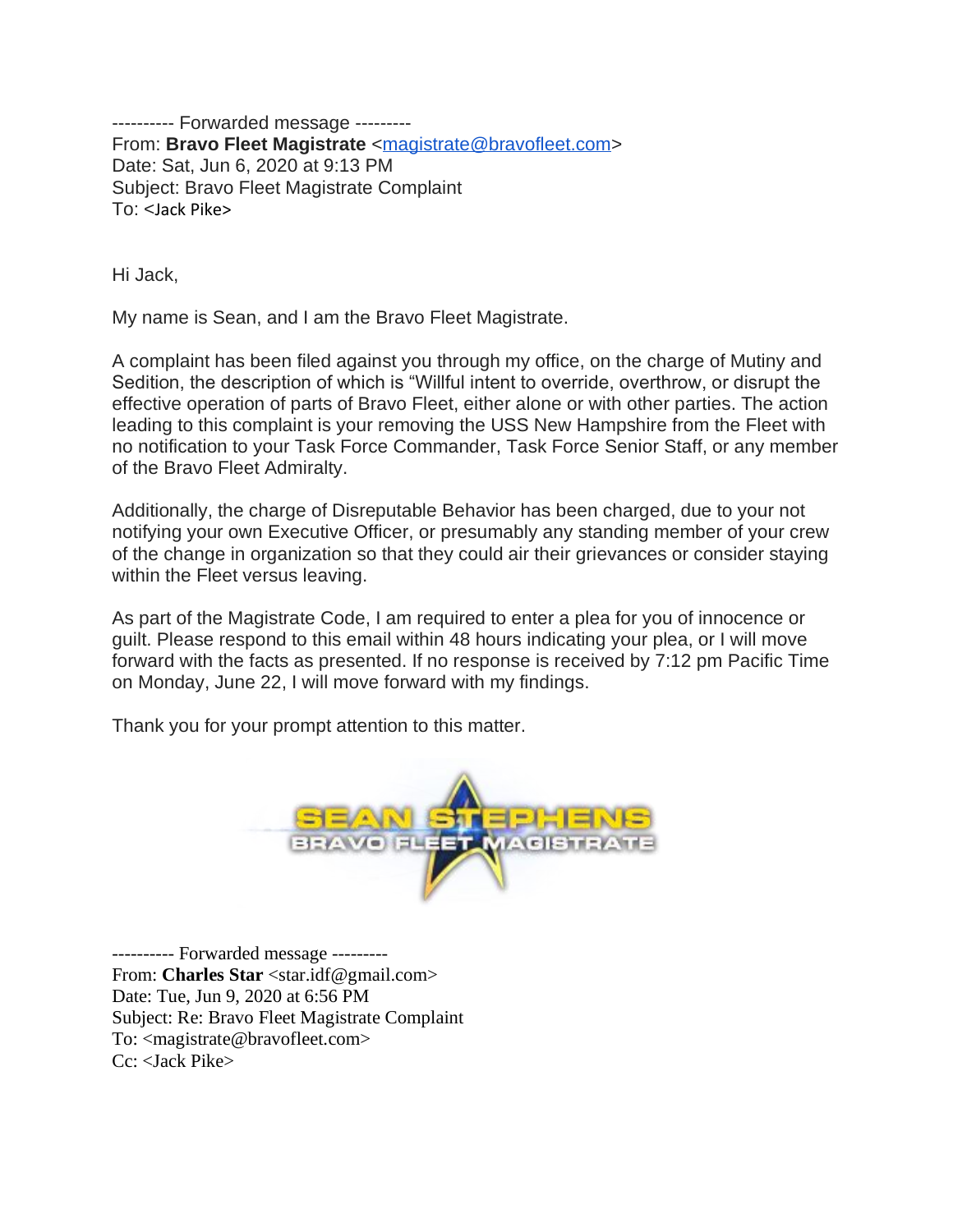Your honor,

Please allow me to introduce myself. I'm Charles Star, and Mr. Jack Pike (aka "Jason") has retained me as his Lead Counsel for this case. I request that all future communication regarding this matter be sent directly to me. My client has also requested that the designated Bravo Fleet Defender remain on his defense team as co-counsel. If you have contact information for this individual handy, we would greatly appreciate it.

I look forward to working with everyone to resolve this dispute to the satisfaction of all parties. A deadline of June 22nd at 7:12 PM PDT will be sufficient to allow my client to reach a plea. If there is anything I can do to help make these proceedings go more smoothly, please don't hesitate to let me know.

Thank you again, your honor.

Sincerely,

Charles Star Lead Counsel for Mr. Jack Pike (aka "Jason")

---------- Forwarded message ---------

From: **Bravo Fleet Magistrate** <magistrate@bravofleet.com> Date: Tue, Jun 9, 2020 at 8:17 PM Subject: Re: Bravo Fleet Magistrate Complaint To: Charles Star <star.idf@gmail.com> Cc: <Jack Pike>

Greetings,

Thank you for reaching out on behalf of both yourself and Jack.

As per my original email to your client, a 48 hour deadline to enter a plea was requested. No plea of either innocent or guilty was entered at that time. An additional email was provided to me, but that email had already been provided as part of the original complaint. As the deadline has passed, he has forfeited his right to submit evidence or now submit a plea. Magistrate deadlines not mandated by the Magistrate Code or Bravo Fleet Charter are at the discretion of the Bravo Fleet Magistrate, solely.

As no plea was entered within the original deadline, a Trial by Magistrate was commenced, has been underway since the deadline passed, and is nearly complete.

Further, per the emails exchanged between Jack and the Bravo Fleet Commanding Officer, he admitted to requesting the databases in order to leave the Fleet, freely and concisely. Nonetheless, as you were retained, you are recognized as one of Jack's defenders for the remainder of the Trial by Magistrate. The findings will be made public once a final determination has been made.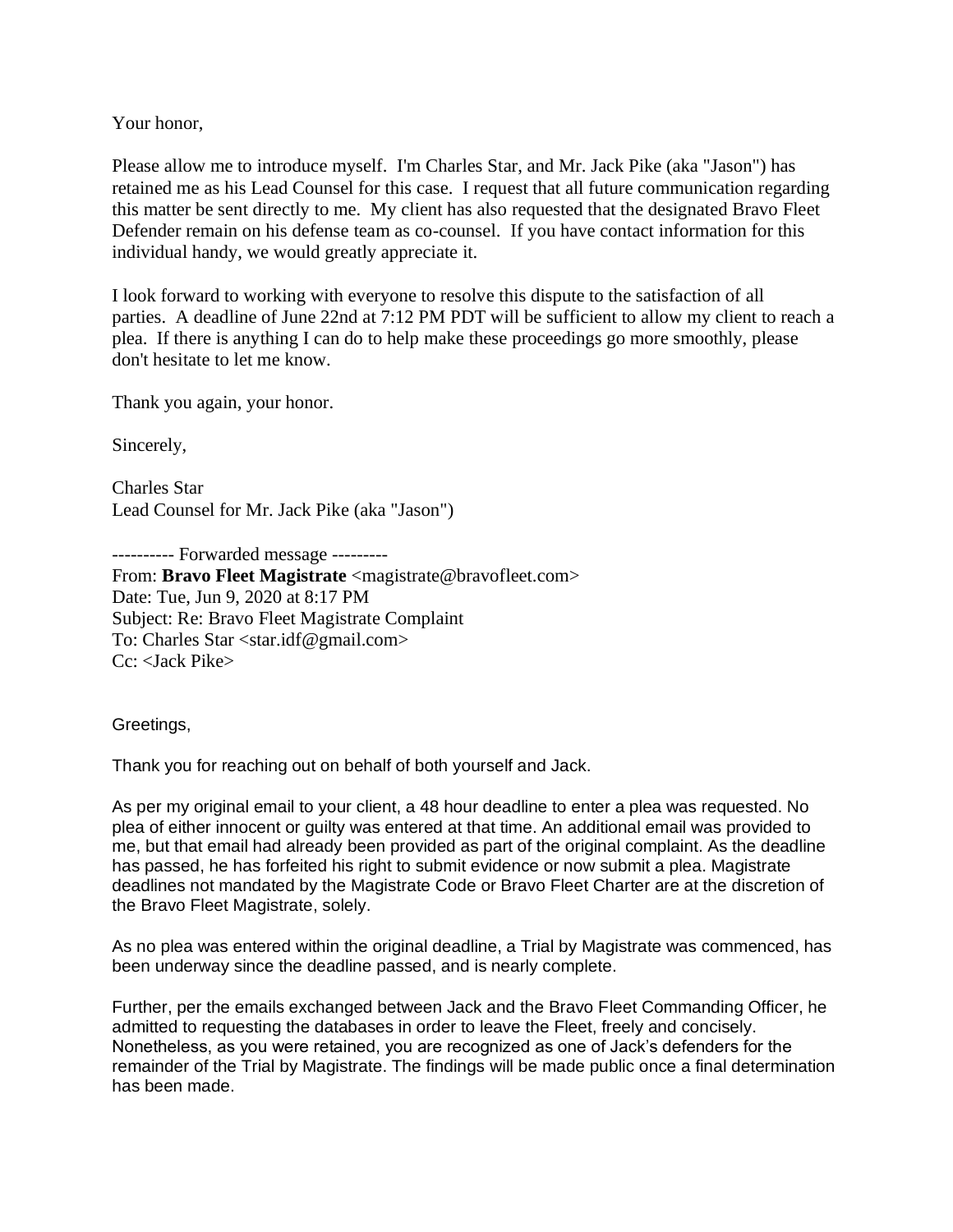Regards,



---------- Forwarded message --------- From: **Charles Star** <star.idf@gmail.com> Date: Tue, Jun 9, 2020 at 8:46 PM Subject: Re: Bravo Fleet Magistrate Complaint To: Bravo Fleet Magistrate <magistrate@bravofleet.com> Cc: <Jack Pike>

Your honor, thank you for the prompt response.

If you'll notice, your original email did say 48 hours, but it also listed June 22nd as the deadline:

"As part of the Magistrate Code, I am required to enter a plea for you of innocence or guilt. Please respond to this email within 48 hours indicating your plea, or I will move forward with the facts as presented. If no response is received by 7:12 pm Pacific Time on Monday, June 22, I will move forward with my findings."

This led to some confusion for not only my client, but for me as well. In the interest of justice and full discovery, I ask that the more lenient date given to my client for a plea be followed for this case.

Sincerely,

Charles Star

---------- Forwarded message --------- From: Bravo Fleet Magistrate <magistrate@bravofleet.com> Date: Tue, Jun 9, 2020 at 8:59 PM Subject: Re: Bravo Fleet Magistrate Complaint To: Charles Star <star.idf@gmail.com> Cc: <Jack Pike>

In a word, no.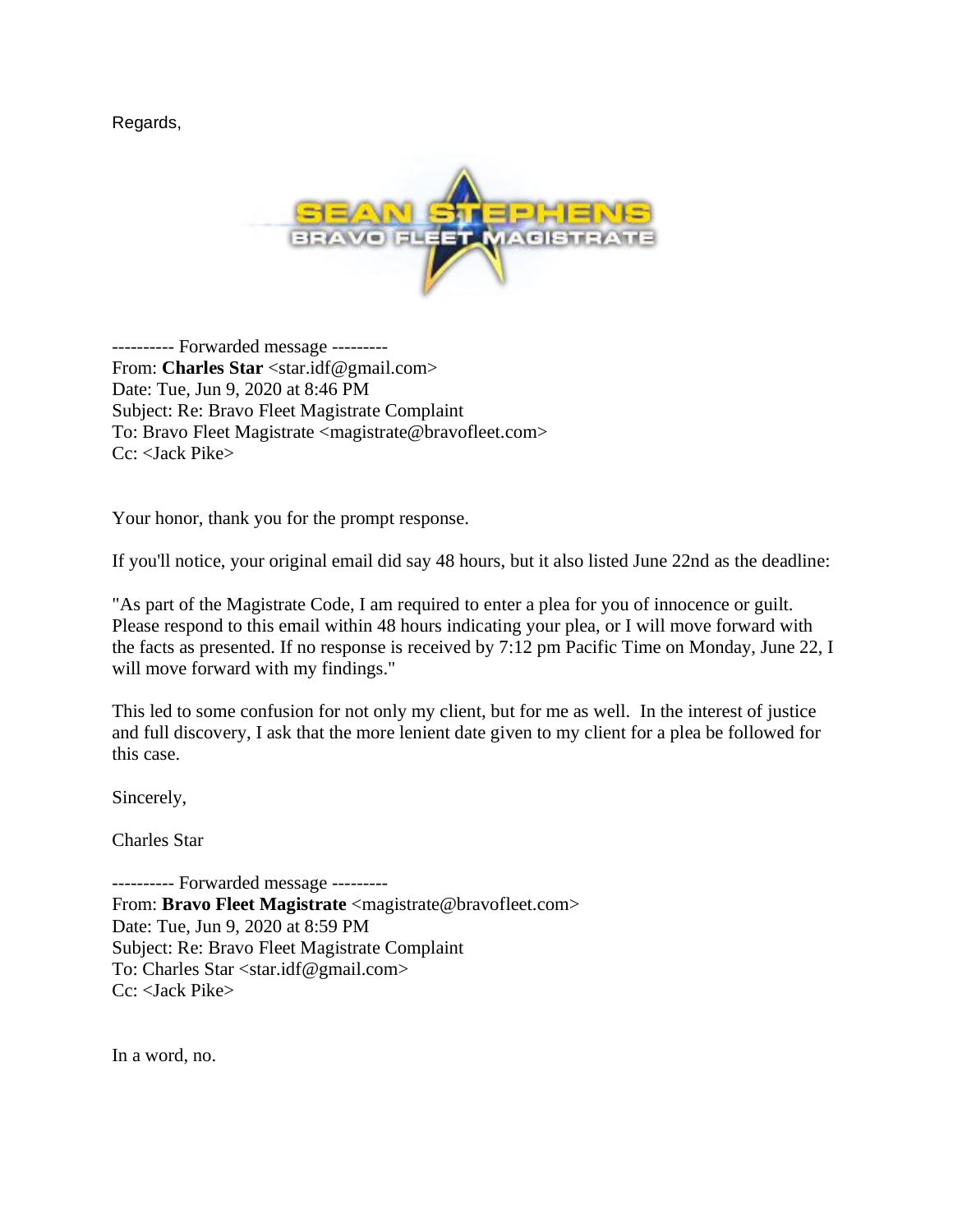I will 100% own up to the fact that I entered the wrong date in my original email, and I sincerely apologize for the confusion that may have caused. That is absolutely on me.

I am suspect of your participation in this, as well as your creating an account on the BFMS system within **minutes** of me receiving your first email. However, the accused has a right to retain any outside help they request or require. If this was the only reason you joined the org, it was not necessary. But putting that aside, allow me to elucidate the facts of the complaint and the ongoing Trial by Magistrate.

Your client admitted to their actions, and that no one prompted them to leave the organization, it was a decision that they made of their own accord. Additionally, when speaking to a member of the game's senior staff, said person stated they were given no indication of the change of venue other than (and I paraphrase here) "He'd said he was considering it, but not that he was doing it."

There is an admission of guilt in an email to the Commanding Officer of the Fleet. It is frankly laughable that anything else could be pertinent other than that.

Thank you for your time. My findings will be made public shortly.



---------- Forwarded message --------- From: **Charles Star** <star.idf@gmail.com> Date: Tue, Jun 9, 2020 at 9:08 PM Subject: Re: Bravo Fleet Magistrate Complaint To: Bravo Fleet Magistrate <magistrate@bravofleet.com> Cc: <Jack Pike>

Thank you, your honor, but I must protest. I am unable to get a hold of my client at the immediate moment, but nothing in our communications has given me any indication that he ever intended to plead guilty. Indeed, it is my opinion that he saw the emails as exculpatory. Please give me time to confirm or deny this with my client before we proceed. It is the right thing to do: The right thing for my client, and the right thing for Bravo Fleet.

Separately, thank you for clarifying that piece of BF code. It is very helpful.

Charles Star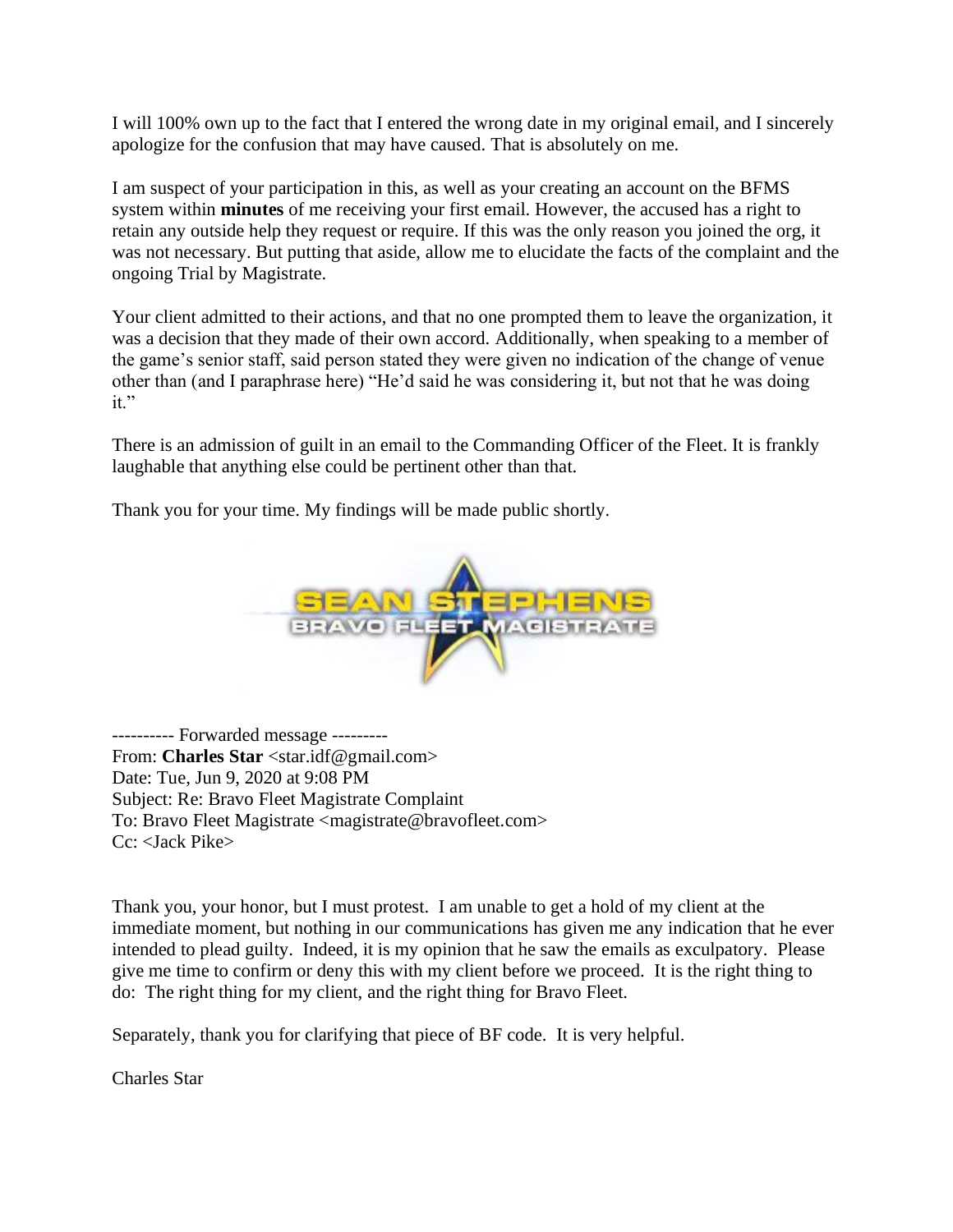---------- Forwarded message --------- From: **Charles Star** <star.idf@gmail.com> Date: Tue, Jun 9, 2020 at 9:24 PM Subject: Re: Bravo Fleet Magistrate Complaint To: Bravo Fleet Magistrate <magistrate@bravofleet.com> Cc: <Jack Pike>

Your honor, I have confirmed with my client: It was \*not\* and has never been his intention to plead guilty.

I humbly ask in accordance with the Bravo Fleet Magistrate code and the original Magistrate Complaint email that the current Magistrate trial be halted and that my client be allowed to enter a proper plea by the June 22nd deadline.

Charles Star

---------- Forwarded message --------- From: **Charles Star** <star.idf@gmail.com> Date: Tue, Jun 9, 2020 at 11:21 PM Subject: Re: Bravo Fleet Magistrate Complaint To: Bravo Fleet Magistrate <magistrate@bravofleet.com> Cc: <Jack Pike>

Your honor, I see that a decision was published about an hour or so after my last email.

[https://bravofleet.com/group\\_news/magistrate-decision-bfm-01/](https://bravofleet.com/group_news/magistrate-decision-bfm-01/)

It is our intent to appeal this ruling.

Charles

---------- Forwarded message --------- From: **Charles Star** <star.idf@gmail.com> Date: Wed, Jun 10, 2020 at 10:03 AM Subject: Re: Bravo Fleet Magistrate Complaint To: Bravo Fleet Magistrate <magistrate@bravofleet.com> Cc: <Jack Pike>

Your honor,

To prepare our appeal, we request the following documentation:

- All evidence considered or entered into the record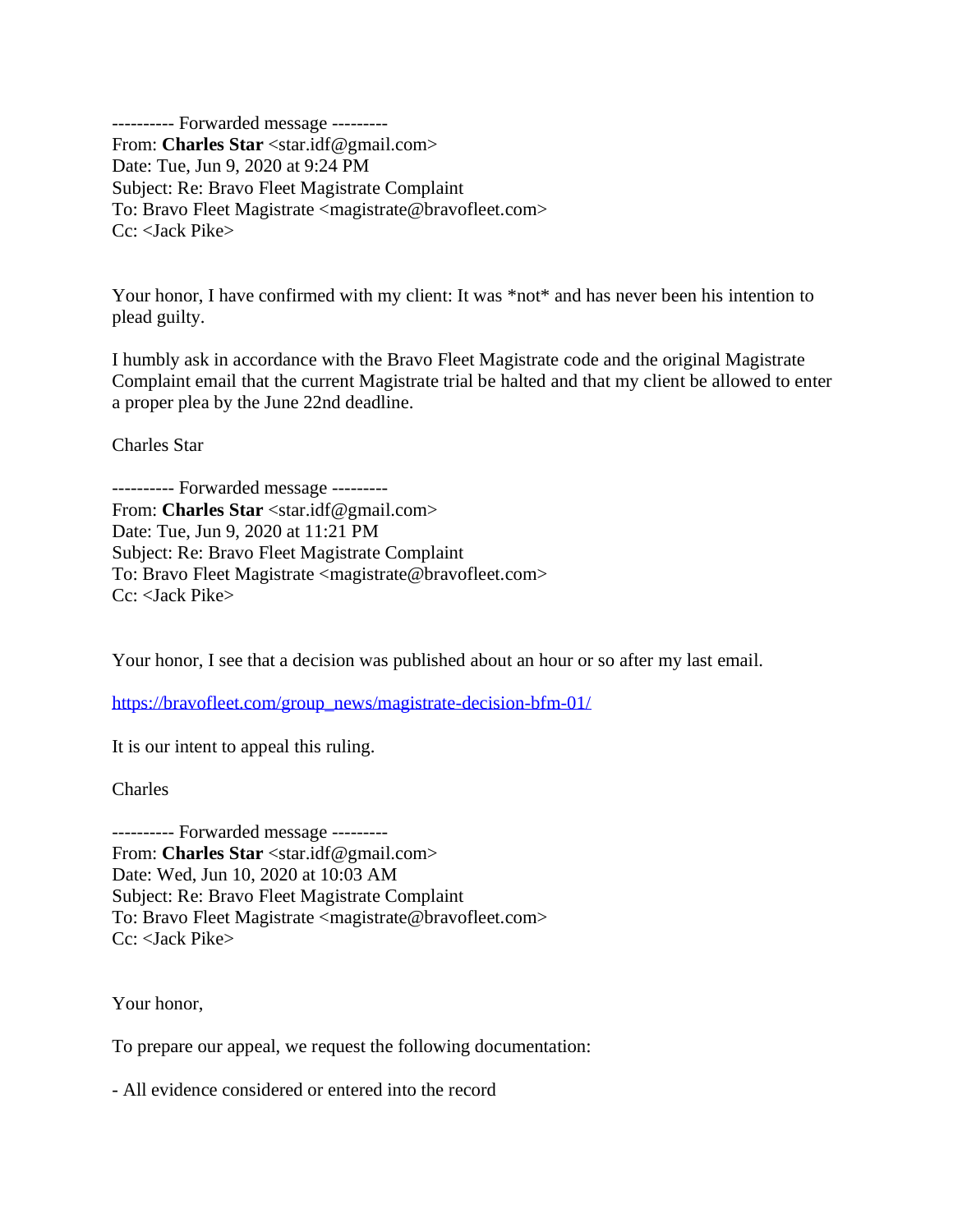- All official proceedings and happenings

- All communication between or among the Investigator, the Defender, and/or your honor.

We will make judicious use of these materials to write the appeal as soon as possible.

Sincerely,

Charles Star

---------- Forwarded message --------- From: **Bravo Fleet Magistrate** <magistrate@bravofleet.com> Date: Wed, Jun 10, 2020 at 7:59 PM Subject: Re: Bravo Fleet Magistrate Complaint To: Charles Star <star.idf@gmail.com> Cc: <Jack Pike>

Charles and Jack,

- 1. Please advise where specifically in the Magistrate Code of Bravo Fleet that providing evidence post-trial is required.
- 2. Per the Magistrate Code: **"If the defendant or prosecution feels that an error has been made, they can write an appeal and present it to the Magistrate, who will in turn bring it before the appeals panel. Appeals cannot be trivial in nature, and must specifically point to the error(s) made. The appellant must find either an issue arising from Bravo Fleet documents or judicial process error."** This means that the facts and evidence of the case are not available for appeal.
	- a. Please advise specifically which errors have arisen from Bravo Fleet Documents or judicial process error.

Once you have satisfied these requirements, I will pass the request to the appeals panel.



---------- Forwarded message --------- From: **Charles Star** <star.idf@gmail.com> Date: Wed, Jun 10, 2020 at 9:02 PM Subject: Re: Bravo Fleet Magistrate Complaint To: Bravo Fleet Magistrate <magistrate@bravofleet.com> Cc: <Jack Pike>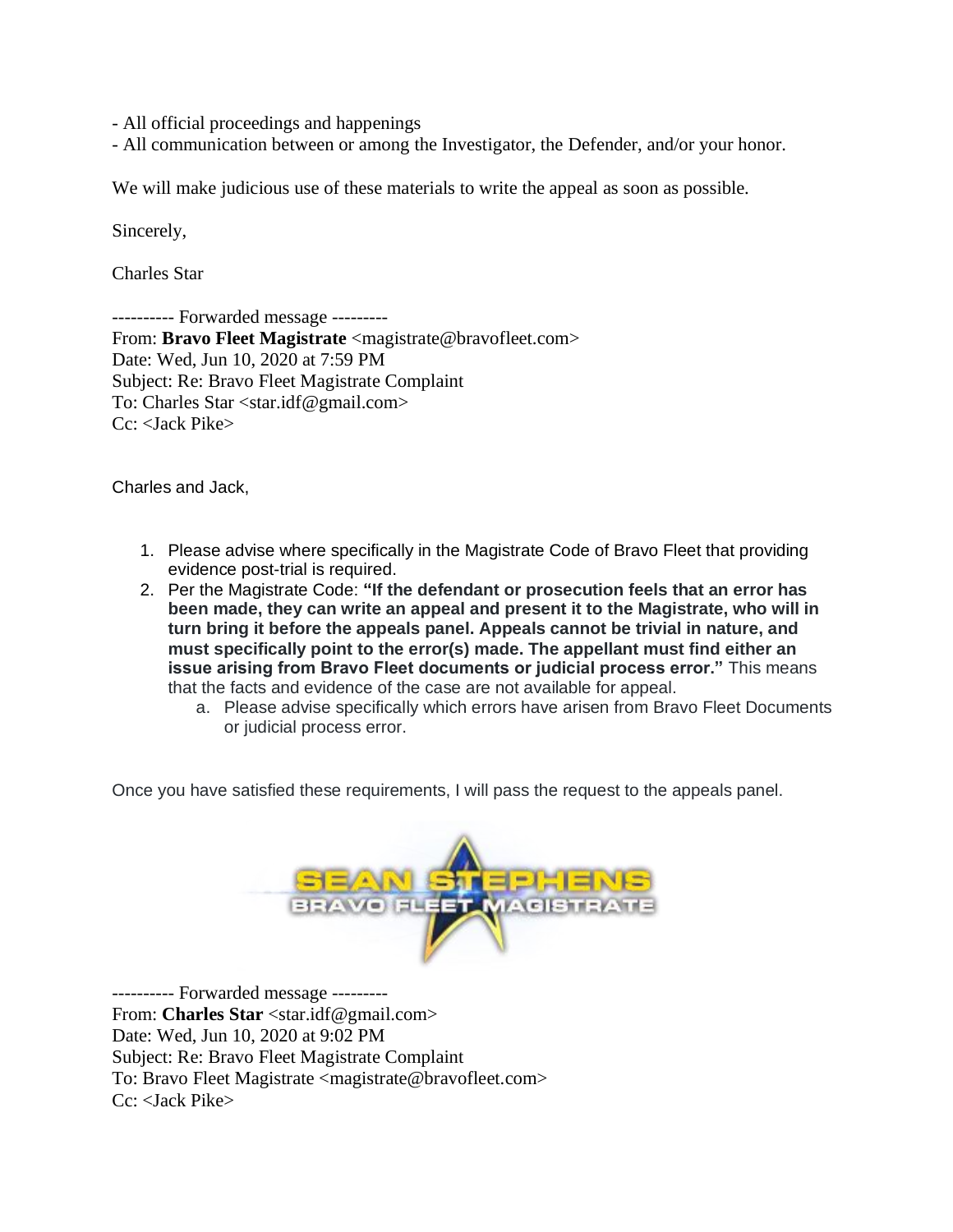Your honor, thank you for the response.

To answer your question: First, I would say that it's near impossible to "find either an issue arising from Bravo Fleet documents or judicial process error" without access to the evidence and a full transcript of the trial. Without providing that information, you would effectively be limiting, and potentially even eliminating, my client's right to an appeal. Second, according to the Bravo Fleet Charter, Article 2, Section 1, Paragraph 4: "Every member has the right to a fair and impartial system of justice. All indictments, trials, and subsequent punishments will make no distinction between members based on tenure or position within Bravo Fleet." The prosecution has access to the requested information, but we do not. That's not fair.

On a related note, Acker Kather has informed me that she is "recusing" herself from the case and will not be cooperating with the defense moving forward. Further, she also indicated that she will not be giving us any documentation or information regarding the defense she provided--she directed me to you to receive that information. To the earlier point, again, it's difficult to evaluate the process when one's own attorney withholds information about that process.

Your honor, in addition to requesting full trial information to help us formulate an appeal, I also request that you appoint someone as a replacement Magistrate Defender for Kather to serve as co-counsel on our defense team. The justification is as follows:

Bravo Fleet Charter, Article 4, Section 2, Paragraph 3: "All members shall be offered the right to assistance from members of the fleet in assisting to defend them. The choice by default is the Magistrate Defender, though the defendant possesses the right to seek aid from any parties willing to assist in their defense."

The paragraph makes it clear that multiple parties ("any parties") may serve on the defense team. While the default choice is the Magistrate Defender, no where does it indicate that the accused loses their Magistrate Defender by adding additional parties. It also does not reference or direct in any way how the accused may structure their defense team.

Thank you again for your consideration, your honor.

### Charles Star

---------- Forwarded message --------- From: **Sean Stephens** <magistrate@bravofleet.com> Date: Thu, Jun 11, 2020 at 3:25 PM Subject: Re: Bravo Fleet Magistrate Complaint To: Charles Star <star.idf@gmail.com> Cc: <Jack Pike>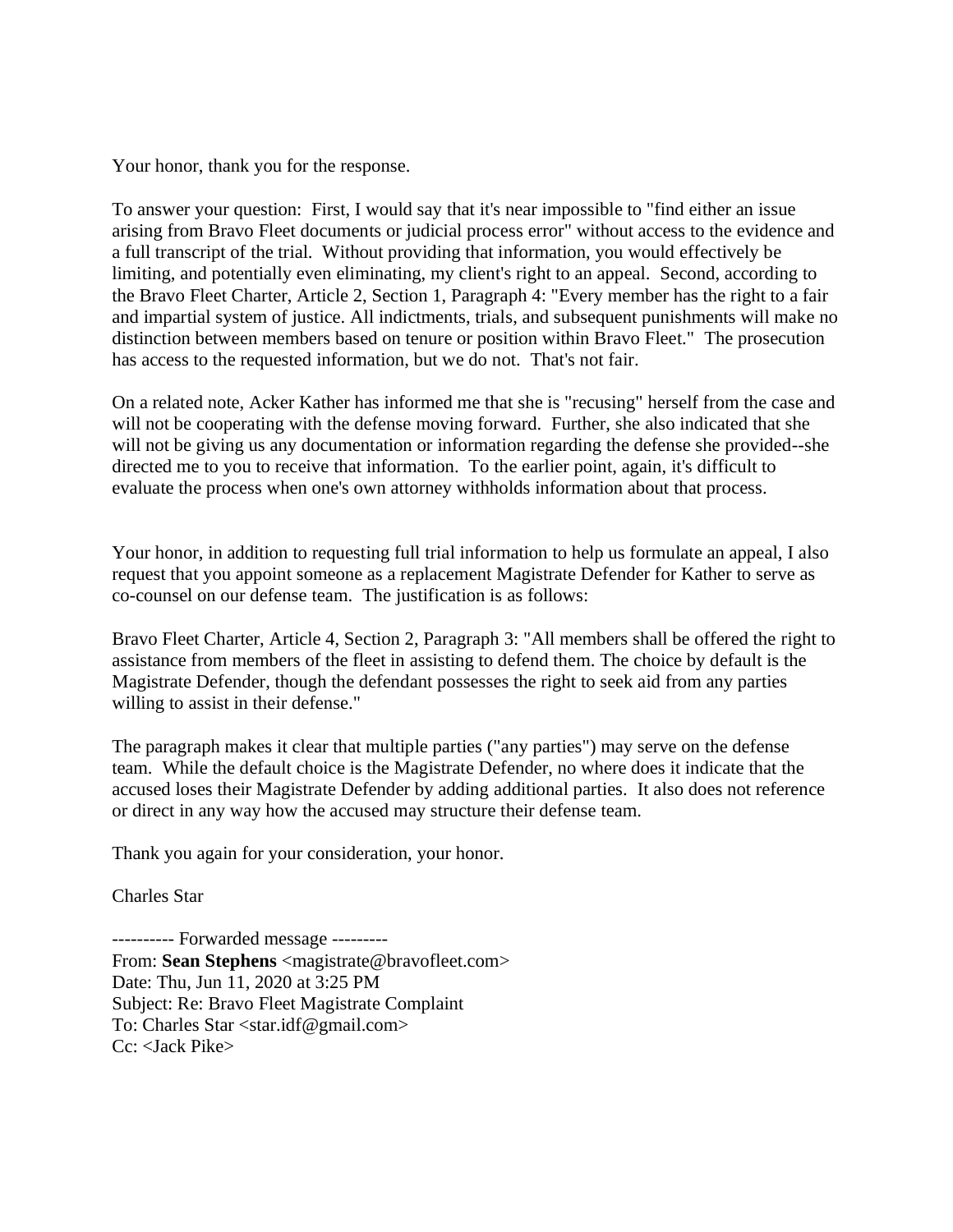Please find my answers inline below in bold.

#### On 2020-06-10 21:02, Charles Star wrote:

Your honor, thank you for the response.

To answer your question: First, I would say that it's near impossible to "find either an issue arising from Bravo Fleet documents or judicial process error" without access to the evidence and a full transcript of the trial. Without providing that information, you would effectively be limiting, and potentially even eliminating, my client's right to an appeal. Second, according to the Bravo Fleet Charter, Article 2, Section 1, Paragraph 4: "Every member has the right to a fair and impartial system of justice. All indictments, trials, and subsequent punishments will make no distinction between members based on tenure or position within Bravo Fleet." The prosecution has access to the requested information, but we do not. That's not fair.

#### **-- I have edited the trial document to have all evidence used changed to public. You can find the evidence used there.**

On a related note, Acker Kather has informed me that she is "recusing" herself from the case and will not be cooperating with the defense moving forward. Further, she also indicated that she will not be giving us any documentation or information regarding the defense she provided--she directed me to you to receive that information. To the earlier point, again, it's difficult to evaluate the process when one's own attorney withholds information about that process.

### **-- The Defender is under no obligation to continue interacting with a defendant and outside counsel in the face of harassment, and your continued haranguing of her last night for information, when you know you should have directed all inquiries to me skates that line.**

Your honor, in addition to requesting full trial information to help us formulate an appeal, I also request that you appoint someone as a replacement Magistrate Defender for Kather to serve as co-counsel on our defense team. The justification is as follows:

### **-- No.**

Bravo Fleet Charter, Article 4, Section 2, Paragraph 3: "All members shall be offered the right to assistance from members of the fleet in assisting to defend them. The choice by default is the Magistrate Defender, though the defendant possesses the right to seek aid from any parties willing to assist in their defense."

The paragraph makes it clear that multiple parties ("any parties") may serve on the defense team. While the default choice is the Magistrate Defender, no where does it indicate that the accused loses their Magistrate Defender by adding additional parties. It also does not reference or direct in any way how the accused may structure their defense team.

**-- The Magistrate Code indicates that it defaults to the BF Defender in the absence of other defense. The last Defender recused herself due to your continued messaging of her when I was the party to which your questions should have been**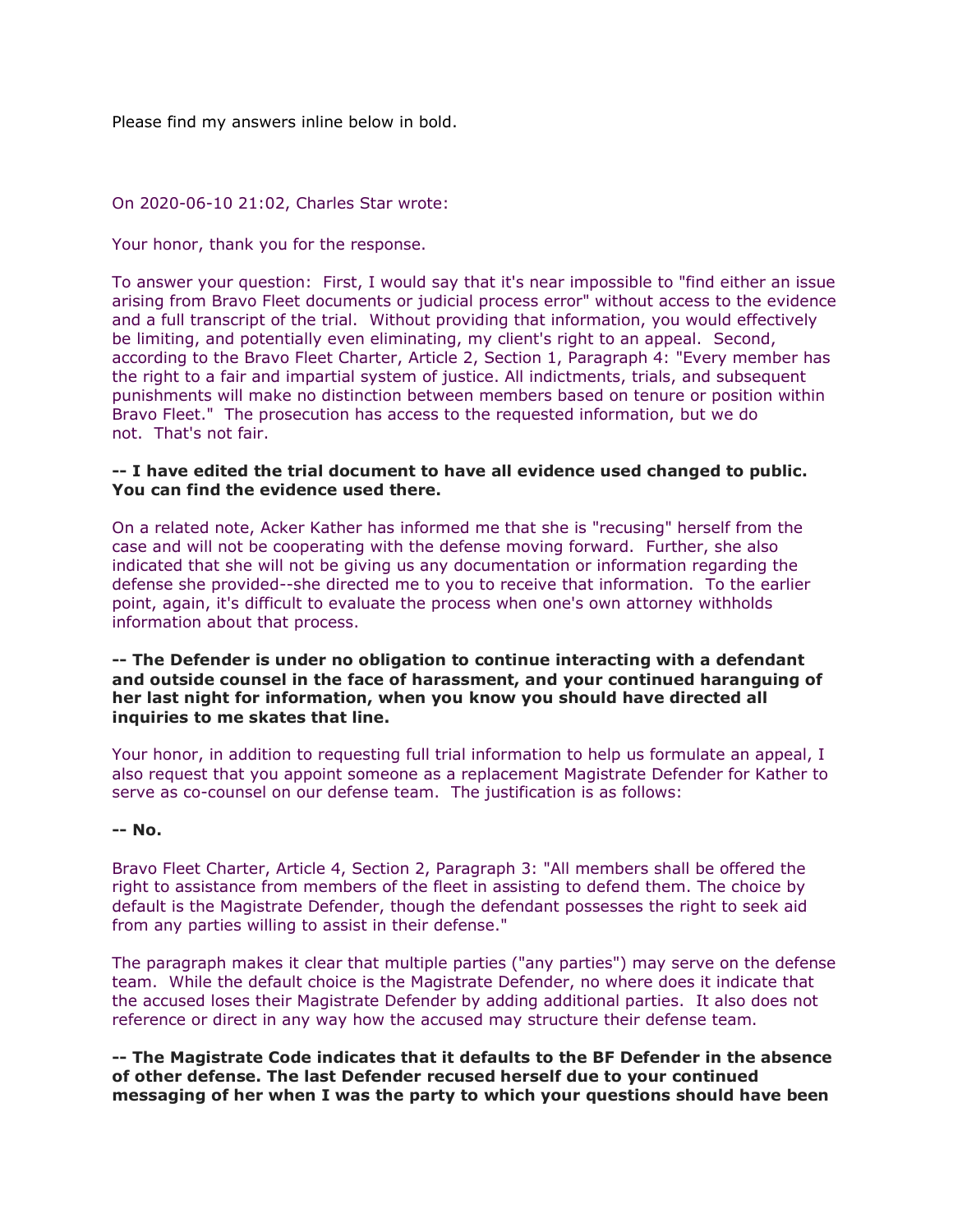**directed. I am unwilling to assign someone else and put them in a place to be harassed.**

**-- Additionally, I will warn you that the only reason you aren't being investigated for harassment is because the Defender didn't make a formal complaint, and just asked to be recused. Any further communication regarding this case is to be directed to the Magistrate, and only the Magistrate. You will receive a response when I am next able to respond.**

**-- The trial has been concluded, and the evidence is now publicly available. You have 24 hours from present (let's call it 1pm Pacific Time on 6/12/2020) to submit your appeal, which I will forward to the appeals panel. I would strongly advise you to read over the rules for appeals to ensure that your appeal is succinct and in line with those rules.**

Thank you again for your consideration, your honor.

---------- Forwarded message --------- From: **Charles Star** <star.idf@gmail.com> Date: Thu, Jun 11, 2020 at 3:57 PM Subject: Re: Bravo Fleet Magistrate Complaint To: Sean Stephens <magistrate@bravofleet.com>  $Cc$ : < Jack Pike>

Thank you, your honor.

I still must protest that not having a full trial transcript, a lack of cooperation from the prior counsel, and the unreasonable timeframe provided significantly impacts our ability to craft a viable appeal.

Nevertheless, we acknowledge the deadline your honor has set and plan to submit our appeal before that deadline passes.

Charles Star

---------- Forwarded message --------- From: **Charles Star** <star.idf@gmail.com> Date: Fri, Jun 12, 2020 at 12:48 PM Subject: Appeal of verdicts in Bravo Fleet v. Jack Pike (BFM-001) To: Bravo Fleet Magistrate <magistrate@bravofleet.com> Cc: <Jack Pike>

Your honor,

On behalf of my client, I respectfully submit the attached appeal of the verdicts in Bravo Fleet v. Jack Pike (BFM-001) to the Bravo Fleet Appeals Board.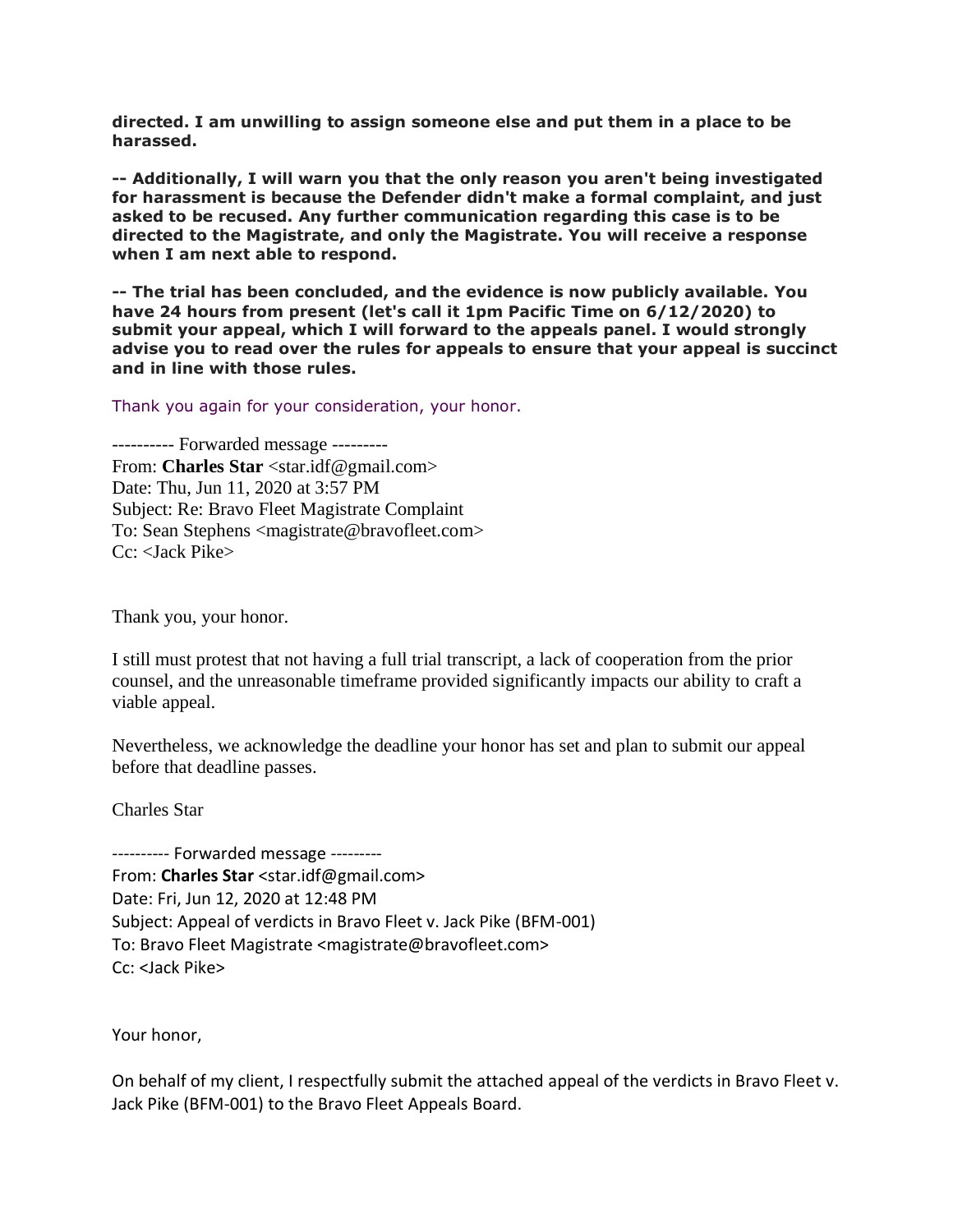### Sincerely,

Charles Star Lead Counsel for Mr. Jack Pike (aka "Jason")

## **Attachment: BFM001 Appeal.pdf**

**Attachment: Email conversation between Charles and Bravo Fleet Magistrate.pdf**

---------- Forwarded message --------- From: **Elizabeth Wolf** <xo@bravofleet.com> Date: Fri, Jun 12, 2020 at 8:12 PM Subject: Response to Jack Pike's Appeal on Case BFM-001 To: <Jack Pike>, <Jack Pike> Cc: <magistrate@bravofleet.com>, Charles Star <star.idf@gmail.com>

Mr. Pike,

Thank you for submitting your appeal for [Bravo Fleet Magistrate Case #001.](https://bravofleet.com/trials/23332/) The Bravo Fleet Appeals Panel has carefully examined the points of contention, ultimately reaching the following conclusions:

On the issue of "**Process Error: The Bravo Fleet Magistrate did not follow his own plea deadline, thus not affording Mr. Pike with a proper opportunity to enter a plea,"** the panel found that the Defense had the opportunity to enter a plea. The Defendant was informed of the charges on June 6, 2020, at 9:13 PM. The Defendant sent two replies to the Magistrate's email (on June 7, 2020 at 1:31 PM and again at 10:40 PM), within the 48-hour deadline, acknowledging the charges without entering a plea. The Defendant did not seek clarification on the deadline in either response.

On the issue of **"Process Error: The Bravo Fleet Magistrate did not provide the defense with all relevant case information, thus not affording Mr. Pike with a proper opportunity to appeal,"** the panel found that the Defense was provided enough information to mount a proper appeal. As per the Magistrate Code, the Defense does not have a right to the trial's transcript or the evidence used in the case. Despite this fact, the Magistrate publicly released all relevant information, including all evidence used against the Defendant (Exhibits A and B).

On the issue of **alleged bias from the Bravo Fleet Magistrate,** the panel found that the Magistrate acted in accordance with the Bravo Fleet Magistrate Code. The Defense used quotes from the Magistrate, taken out of context, to argue this issue. The panel found that the Magistrate's Opinion was formed after a thorough reading of the facts presented by both the Defender and the Investigator.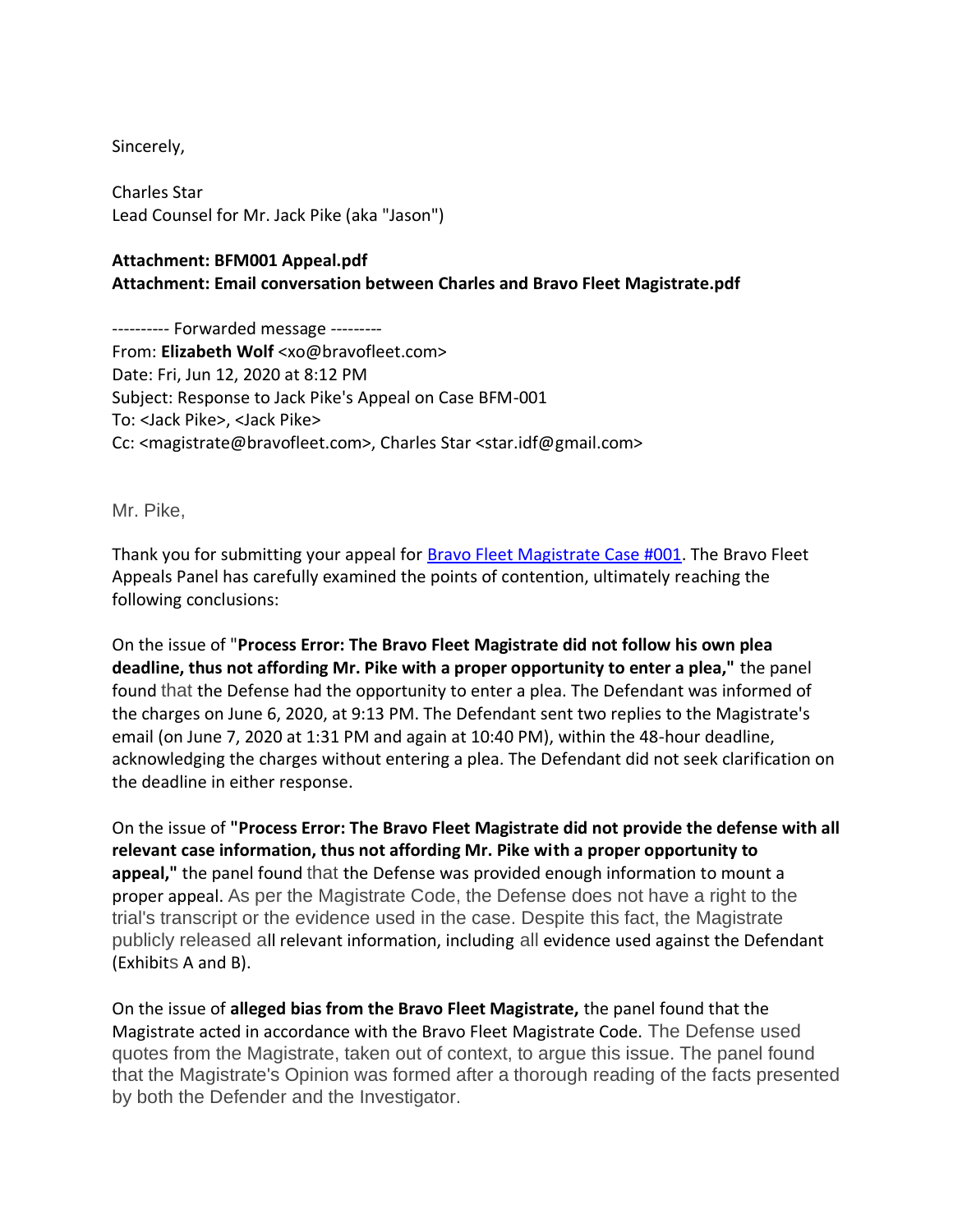The panel has rejected your appeal for case BFM-001.

*Disclaimer: I am not a member of the Bravo Fleet Appeals Panel, nor am I a representative of Bravo Fleet's judicial authority. As your counsel has expressed concern with the current Magistrate, I have been selected to inform you of the panel's decision.*

Sincerely,

# **Admiral Elizabeth Wolf**

Bravo Fleet Executive Officer [xo@bravofleet.com](mailto:xo@bravofleet.com) Discord @Emily#6153

# **Bravo Fleet – An Online Star Trek Community**

Home – [https://bravofleet.com](https://bravofleet.com/) Facebook – [https://facebook.bravofleet.com](https://facebook.bravofleet.com/) Twitter – [https://twitter.bravofleet.com](https://twitter.bravofleet.com/) Discord – [https://discord.bravofleet.com](https://discord.bravofleet.com/)

---------- Forwarded message --------- From: **Charles Star** <star.idf@gmail.com> Date: Sat, Jun 13, 2020 at 11:02 AM Subject: Re: Response to Jack Pike's Appeal on Case BFM-001 To: Elizabeth Wolf <xo@bravofleet.com> Cc: <Jack Pike>, <Jack Pike>, Bravo Fleet Magistrate <magistrate@bravofleet.com>

Your honor, we are undoubtedly disappointed in these decisions, and hereby file an appeal on an unrelated point.

Sincerely,

# **Attachment: BFM001 Appeal 2.pdf**

---------- Forwarded message --------- From: **Elizabeth Wolf** <xo@bravofleet.com> Date: Sat, Jun 13, 2020 at 1:24 PM Subject: Re: Response to Jack Pike's Appeal on Case BFM-001 To: <Jack Pike>, <Jack Pike> Cc: Charles Star <star.idf@gmail.com>, Bravo Fleet Magistrate <magistrate@bravofleet.com>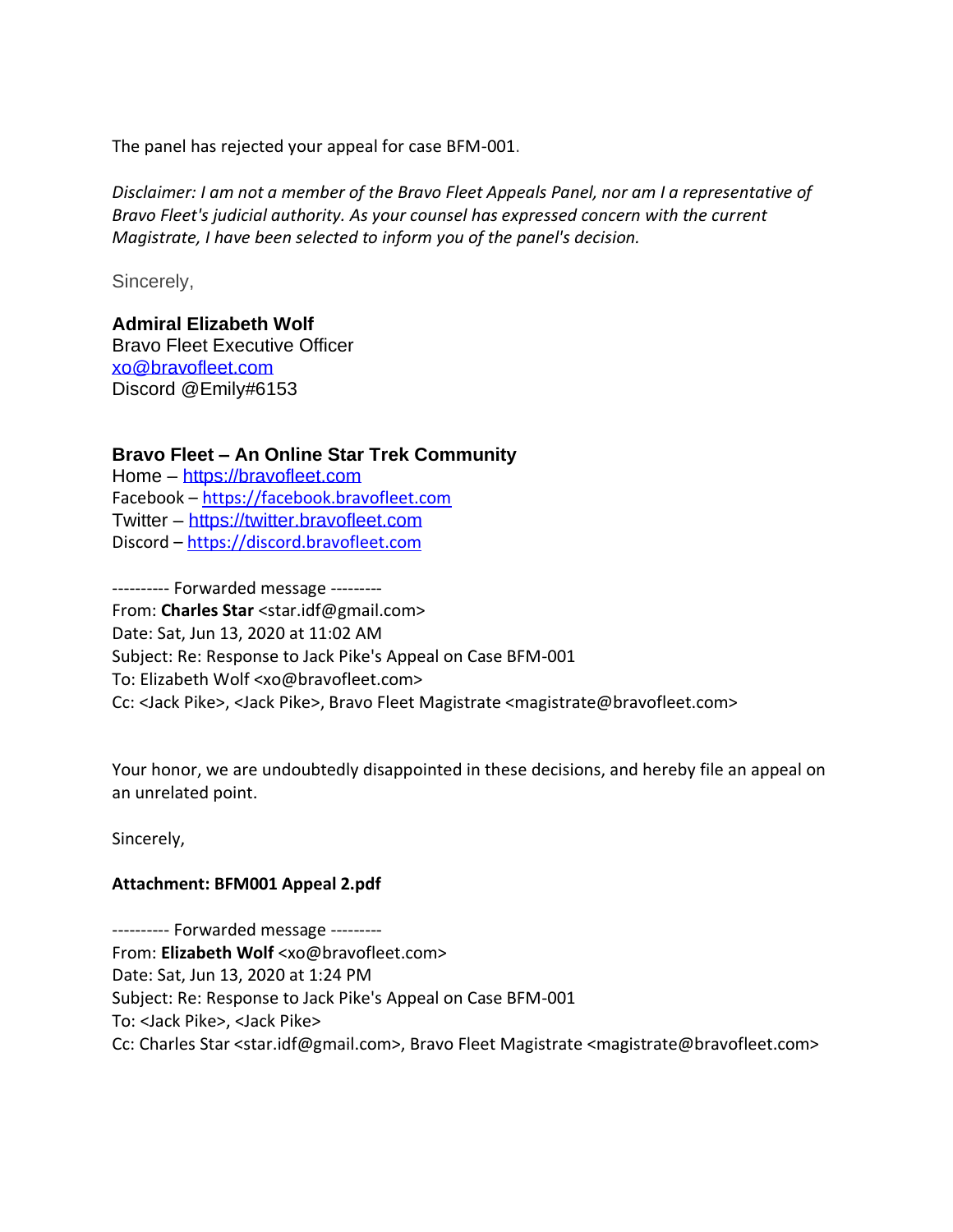Mr. Pike,

After conferring with the Bravo Fleet Magistrate, we will not be elevating your appeal to the Appeals Panel because it is factually incorrect. It unfortunately also demonstrates that the incompetence your counsel has shown throughout this process for Bravo Fleet's rules, regulations, and policies also extends to the most basic principles of our organization.

Your contention is based on the alleged fact that you were not, and currently are not, a member of Bravo Fleet. This is incorrect because you possess a Bravo Fleet Management System account, which you had when the charges were filed and continued to possess following the conclusion of the trial. You do not need to be on a simulation to be a member of Bravo Fleet. As such, you are a member of Bravo Fleet's Task Force 93, both protected by our rules and under the jurisdiction of the Bravo Fleet Magistrate.

The Loremaster did not, nor do they have the power to, remove a member from Bravo Fleet. As the USS New Hampshire was listed with your name on another organization's website, the Loremaster removed you from your Bravo Fleet command and stripped your access to the resources that come with the privilege of being a Game Manager. This action did not remove you from Bravo Fleet, and it was well within their power as the Admiralty member in charge of the Holodeck.

*Disclaimer: I am not a member of Bravo Fleet's judicial authority. As your counsel has expressed concern with the current Magistrate, I have been selected to inform you about this appeal.*

Sincerely,

**Admiral Elizabeth Wolf** Bravo Fleet Executive Officer [xo@bravofleet.com](mailto:xo@bravofleet.com) Discord @Emily#6153

## **Bravo Fleet – An Online Star Trek Community**

Home – [https://bravofleet.com](https://bravofleet.com/) Facebook – [https://facebook.bravofleet.com](https://facebook.bravofleet.com/) Twitter – [https://twitter.bravofleet.com](https://twitter.bravofleet.com/) Discord – [https://discord.bravofleet.com](https://discord.bravofleet.com/)

---------- Forwarded message --------- From: **Charles Star** <star.idf@gmail.com> Date: Sat, Jun 13, 2020 at 2:30 PM Subject: Re: Response to Jack Pike's Appeal on Case BFM-001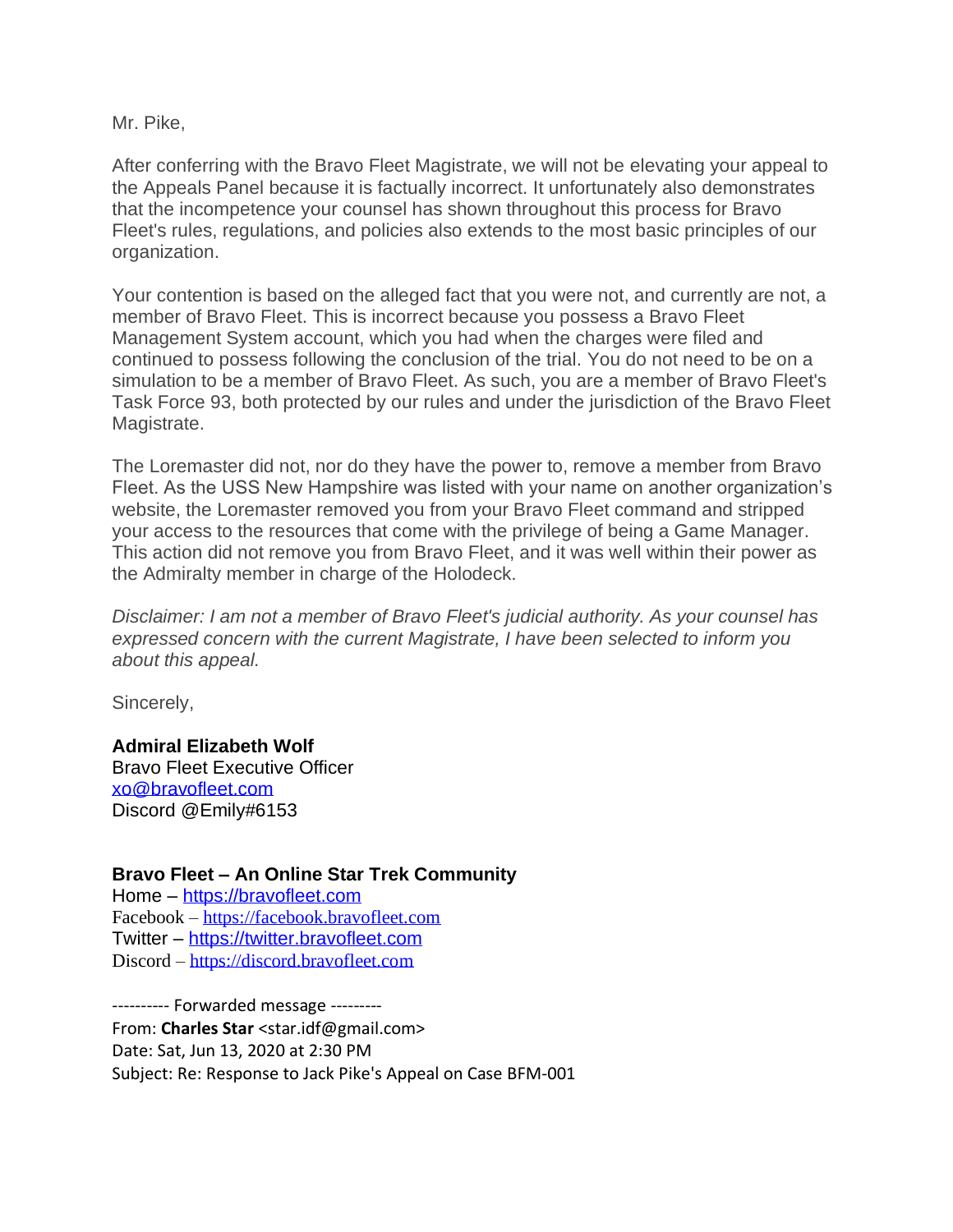To: Elizabeth Wolf <xo@bravofleet.com> Cc: <Jack Pike>, <Jack Pike>, Bravo Fleet Magistrate <magistrate@bravofleet.com>

Your honor,

It is our position that refusing to forward my client's latest appeal to the Appeals Board is in violation of Magistrate Code Section 3, Paragraph 2:

"If the defendant or prosecution feels that an error has been made, they can write an appeal and present it to the Magistrate, who will in turn bring it before the appeals panel. Appeals cannot be trivial in nature, and must specifically point to the error(s) made. The appellant must find either an issue arising from Bravo Fleet documents or judicial process error."

The Magistrate Code explicitly states that the Magistrate "will" bring the appeal to the Appeals Panel. It provides no mechanism for the Magistrate to decline to forward any appeal. As such, it is up to the Appeals Board to weigh the validity of any appeal, not the Magistrate. In light of this, we request that your honor reconsider her position and forward the appeal to the Appeals Board as required.

Separately, given your honor's disparaging remark below about my client's counsel, we humbly request that your honor appoint another special Magistrate to oversee the remainder of these proceedings and that your honor recuse herself.

"It unfortunately also demonstrates that the incompetence your counsel has shown throughout this process for Bravo Fleet's rules, regulations, and policies also extends to the most basic principles of our organization."

Thank you again for your understanding and consideration.

Sincerely,

Charles Star Lead Counsel for Jack Pike (aka Jason)

---------- Forwarded message --------- From: **Charles Star** <star.idf@gmail.com> Date: Sat, Jun 13, 2020 at 4:16 PM Subject: Re: Response to Jack Pike's Appeal on Case BFM-001 To: Elizabeth Wolf <xo@bravofleet.com> Cc: <Jack Pike>, <Jack Pike>, Bravo Fleet Magistrate <magistrate@bravofleet.com>

Your honor, my client would also like to file the attached appeal with the Appeals Panel.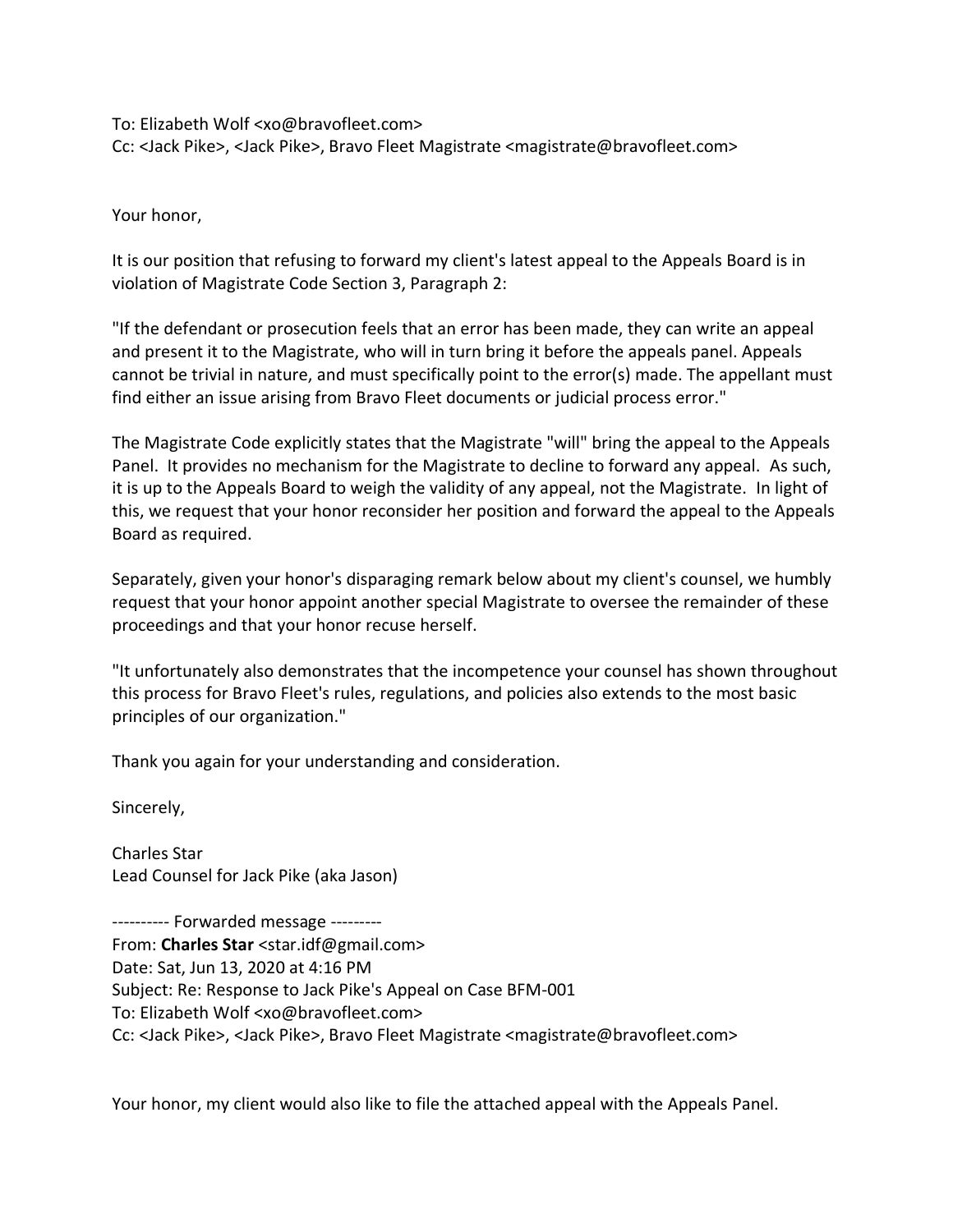Sincerely,

Charles Star

## **Attachment: BFM001 Appeal 3.pdf**

---------- Forwarded message --------- From: **Elizabeth Wolf** <xo@bravofleet.com> Date: Sat, Jun 13, 2020 at 4:17 PM Subject: Re: Response to Jack Pike's Appeal on Case BFM-001 To: <Jack Pike>, <Jack Pike> Cc: Bravo Fleet Magistrate <magistrate@bravofleet.com>, Charles Star <star.idf@gmail.com>

Mr. Pike,

Section 3, Paragraph 2 of the Magistrate Code states that **"Appeals cannot be trivial in nature, and must specifically point to the error(s) made. The appellant must find either an issue arising from Bravo Fleet documents or judicial process error."** Your latest appeal is trivial in nature as it does not pertain to the facts or judicial process of the case, as such the Magistrate was well within his rights to refuse your appeal.

For further clarification, please familiarize yourself with Article III, Section 4 of the Bravo Fleet Charter: **"Members of Bravo Fleet are either members of the Reserves or members of a Task Force."** You are a member of Bravo Fleet's Task Force 93, and you are still listed as such under your Bravo Fleet account. You have not requested a dossier deletion, and if you did so now the case would still stand as you were a member when the charges were filed. If you request a dossier deletion, which is well within your right, you will lose all rights afforded to you under our judicial process, including the right to appeal the Magistrate's decision.

As I have stated in my previous emails, I am not affiliated with Bravo Fleet's judicial authority. I am not a special Magistrate, nor do I have the power to appoint a special Magistrate to this case. I was selected to communicate on behalf of the Magistrate as your counsel has expressed concern with communication from the Magistrate's Office. I will also add that I am the last person in the Chain of Command capable of serving in this capacity. If still you wish for my recusal, the case will be deferred back to the Bravo Fleet Magistrate's Office.

Sincerely,

**Admiral Elizabeth Wolf** Bravo Fleet Executive Officer [xo@bravofleet.com](mailto:xo@bravofleet.com)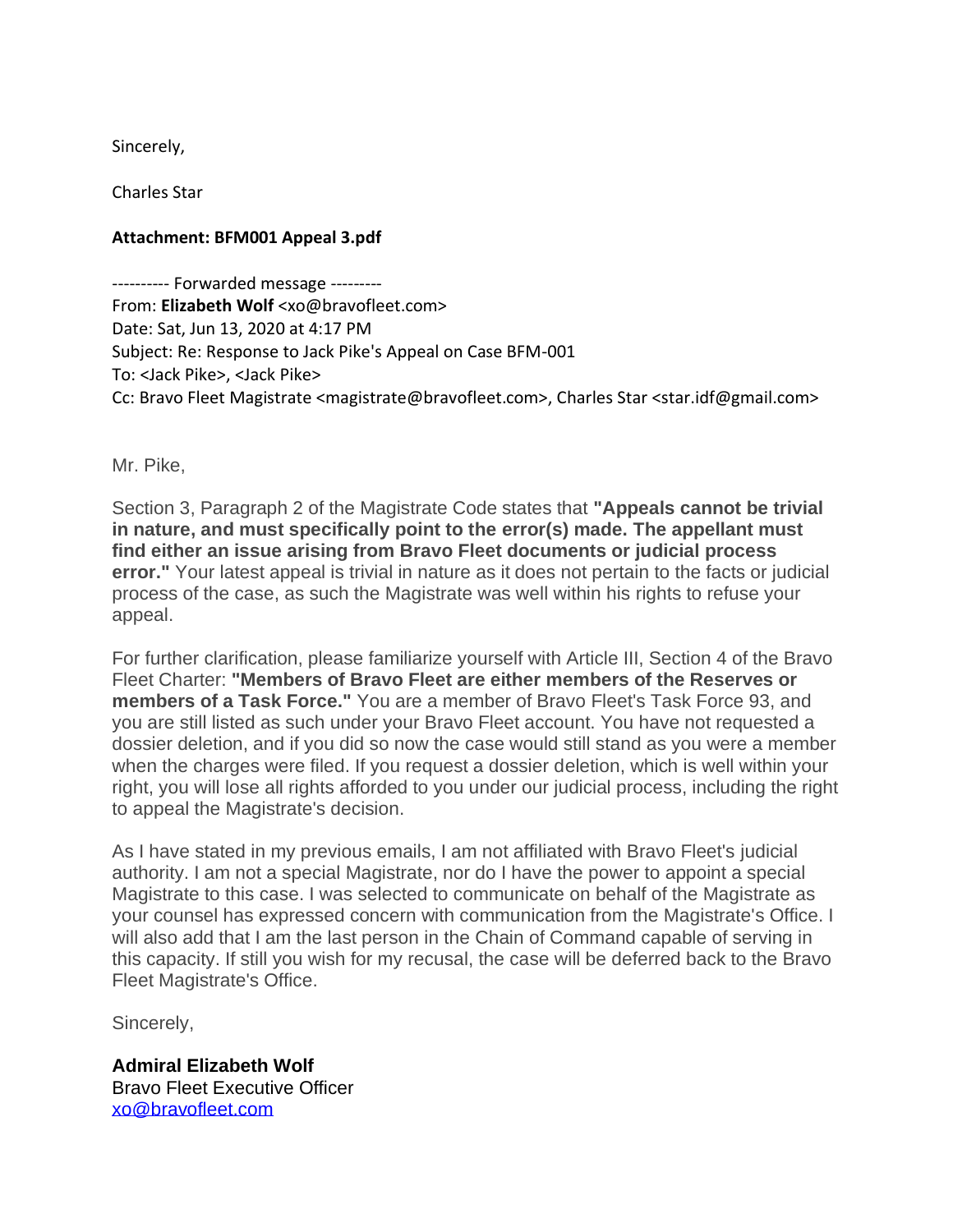Discord @Emily#6153

**Bravo Fleet – An Online Star Trek Community**

Home – [https://bravofleet.com](https://bravofleet.com/) Facebook – [https://facebook.bravofleet.com](https://facebook.bravofleet.com/) Twitter – [https://twitter.bravofleet.com](https://twitter.bravofleet.com/) Discord – [https://discord.bravofleet.com](https://discord.bravofleet.com/)

---------- Forwarded message --------- From: **Charles Star** <star.idf@gmail.com> Date: Sat, Jun 13, 2020 at 4:56 PM Subject: Re: Response to Jack Pike's Appeal on Case BFM-001 To: Elizabeth Wolf <xo@bravofleet.com> Cc: <Jack Pike>, <Jack Pike>, Bravo Fleet Magistrate <magistrate@bravofleet.com>

Thank you, your honor.

I think I may be miscommunicating our contention on this subject.

Yes, we understand and agree that someone becomes a member when they create a Bravo Fleet Management system account. That point is not in dispute. We also fully understand your position that Mr. Pike was still a member after The Loremaster's actions. We disagree. However, we do agree that the process you broadly outlined is a path for a member to leave Bravo Fleet. We are also of the opinion that regardless of the The Loremaster's authority, she did take the action to fire Mr. Pike and his game from Bravo Fleet: That was the clear and explicit message that Mr. Pike received from The Loremaster, which was never corrected or overridden by anyone else in Bravo Fleet before proceedings began. We understand your position here, but reasonable minds can disagree. As such, we do not think this is a trivial matter.

To the second point, I think I also miscommunicated that: Even if this were a trivial matter (an opinion, to which we strongly disagree), according to the Magistrate Code, that is for the Appeals Panel to decide, not the Magistrate. The code explicitly states that the Magistrate "will" bring appeals to the Appeals Panel, with no exception given. The code then describes the avenues appeals should pursue for potential success.

I hope that clarifies our position on this issue. If not, I can certainly try again. If this does convince you to forward our appeal to the Appeal Panel, we request that you also include the second paragraph from this email ("Yes, we understand...") to prevent any possible miscommunication on that point with the Panel.

Sincerely,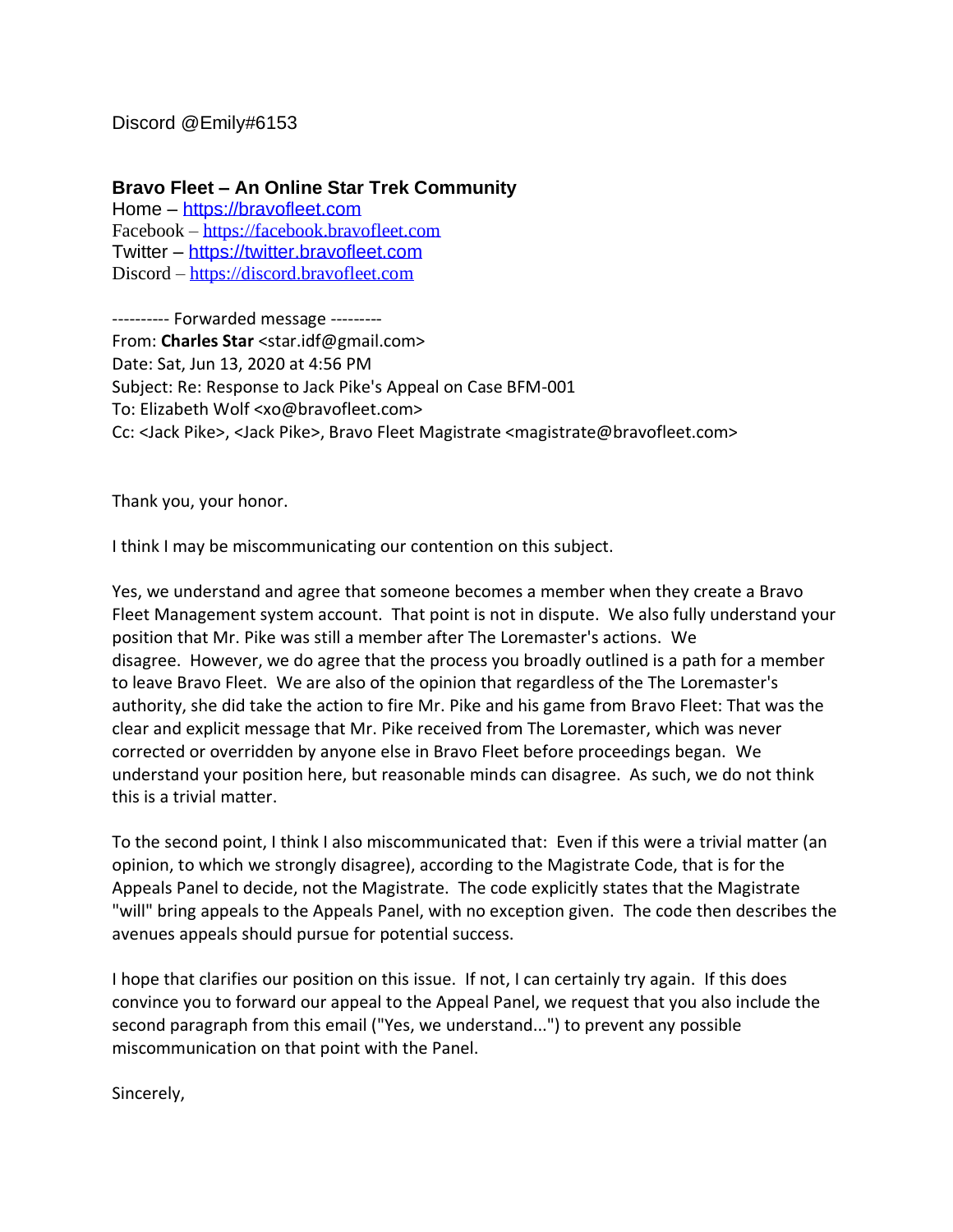Charles Star

---------- Forwarded message --------- From: **Elizabeth Wolf** <xo@bravofleet.com> Date: Sat, Jun 13, 2020 at 5:05 PM Subject: Re: Response to Jack Pike's Appeal on Case BFM-001 To: <Jack Pike>, <Jack Pike> Cc: Charles Star <star.idf@gmail.com>, Bravo Fleet Magistrate <magistrate@bravofleet.com>, <co@bravofleet.com>

Mr. Pike,

I will refer you to my previous email: Section 3, Paragraph 2 of the Magistrate Code states that **"Appeals cannot be trivial in nature, and must specifically point to the error(s) made. The appellant must find either an issue arising from Bravo Fleet documents or judicial process error."** As your last two appeals are trivial in nature and have not been affected by or included in the judicial process of this case, we are no longer willing to entertain appeals on this case.

Both the Magistrate's decision and the findings of the Appeals Panel stands as is, and your sentence will not be overturned.

Thank you for your time,

### **Admiral Elizabeth Wolf**

Bravo Fleet Executive Officer [xo@bravofleet.com](mailto:xo@bravofleet.com) Discord @Emily#6153

## **Bravo Fleet – An Online Star Trek Community**

Home – [https://bravofleet.com](https://bravofleet.com/) Facebook – [https://facebook.bravofleet.com](https://facebook.bravofleet.com/) Twitter – [https://twitter.bravofleet.com](https://twitter.bravofleet.com/) Discord – [https://discord.bravofleet.com](https://discord.bravofleet.com/)

---------- Forwarded message --------- From: **Charles Star** <star.idf@gmail.com> Date: Sat, Jun 13, 2020 at 7:50 PM Subject: Re: Response to Jack Pike's Appeal on Case BFM-001 To: Elizabeth Wolf <xo@bravofleet.com> Cc: <Jack Pike>, <Jack Pike>, Bravo Fleet Magistrate <magistrate@bravofleet.com>, <co@bravofleet.com>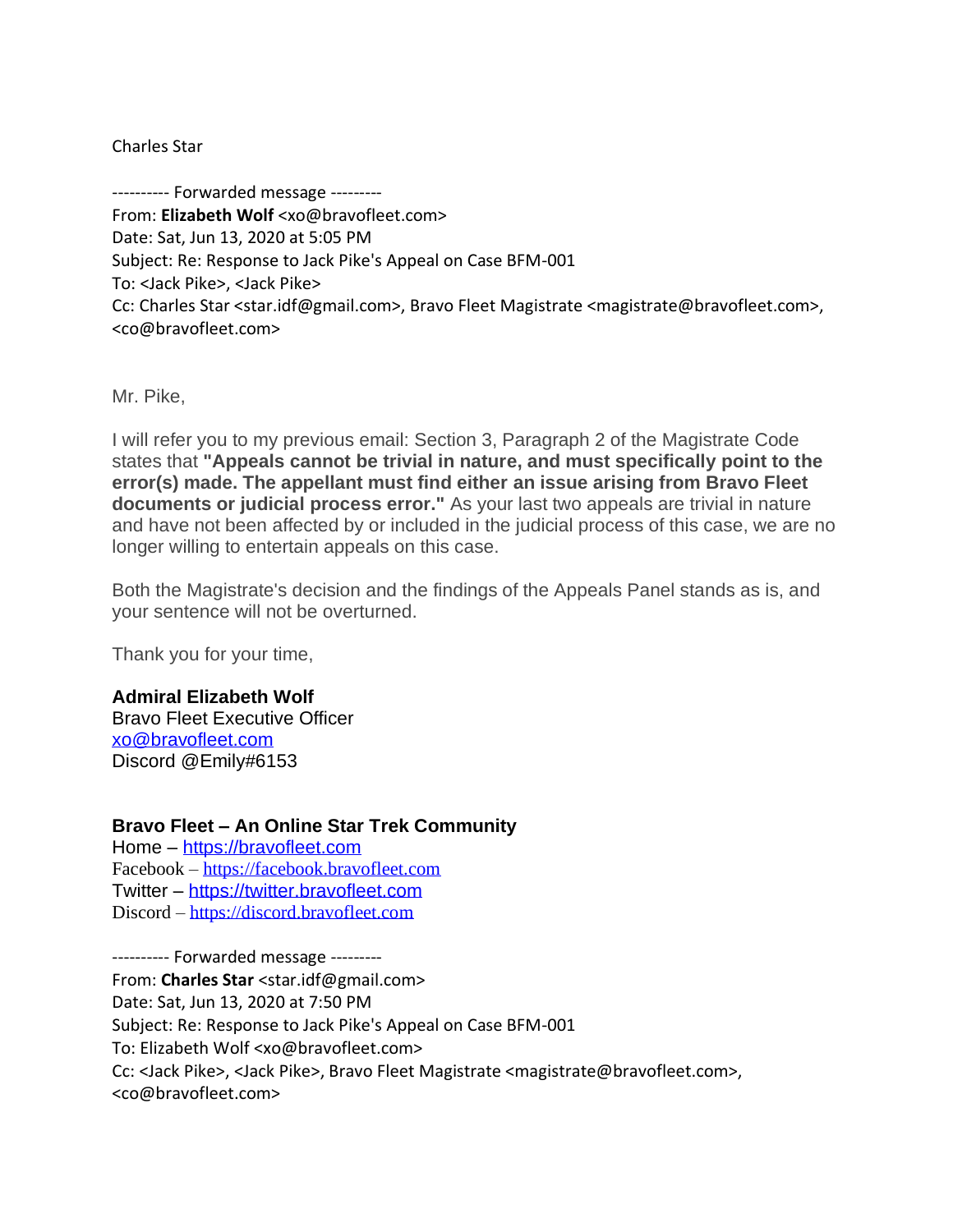We again object to your honor not addressing the points we made in the last email and the removal of the sentence immediately preceding the text your honor quoted. We do appreciate that at least one of our three appeals made it to the Appeals Board, but naturally we are disappointed with its result. Overall, we still object to what we consider to be a gross miscarriage of justice. It is our opinion that almost any disinterested individual would agree.

Nonetheless, we do acknowledge that Bravo Fleet is free to exercise within its walls whatever form of justice it sees fit. We also acknowledge that Bravo Fleet will no longer be accepting appeals in this case less than one week after my client was initially notified of the charges.

We do request that our appeals, their rejections, and all correspondence that we have been a part of regarding this matter be added to the public and official record of BRAVO FLEET V. JACK [PIKE \(BFM-001\).](https://bravofleet.com/trials/23332/) If desired, I can assist with this effort.

Please do not contact my client directly for any matter related to this case or Bravo Fleet. Instead direct all of those communications to me.

We wish you well.

Sincerely,

Charles Star Lead Counsel for Jack Pike (aka Jason)

---------- Forwarded message --------- From: **Teylas Ramar** <teylasramar@gmail.com> Date: Sat, Jun 13, 2020 at 7:55 PM Subject: Re: Response to Jack Pike's Appeal on Case BFM-001 To: <Jack Pike> Cc: Elizabeth Wolf <xo@bravofleet.com>, Charles Star <star.idf@gmail.com>, <Jack Pike>, Bravo Fleet Magistrate <magistrate@bravofleet.com>, <co@bravofleet.com>

Mr. Pike,

We confirm receipt of your requests.

Signed,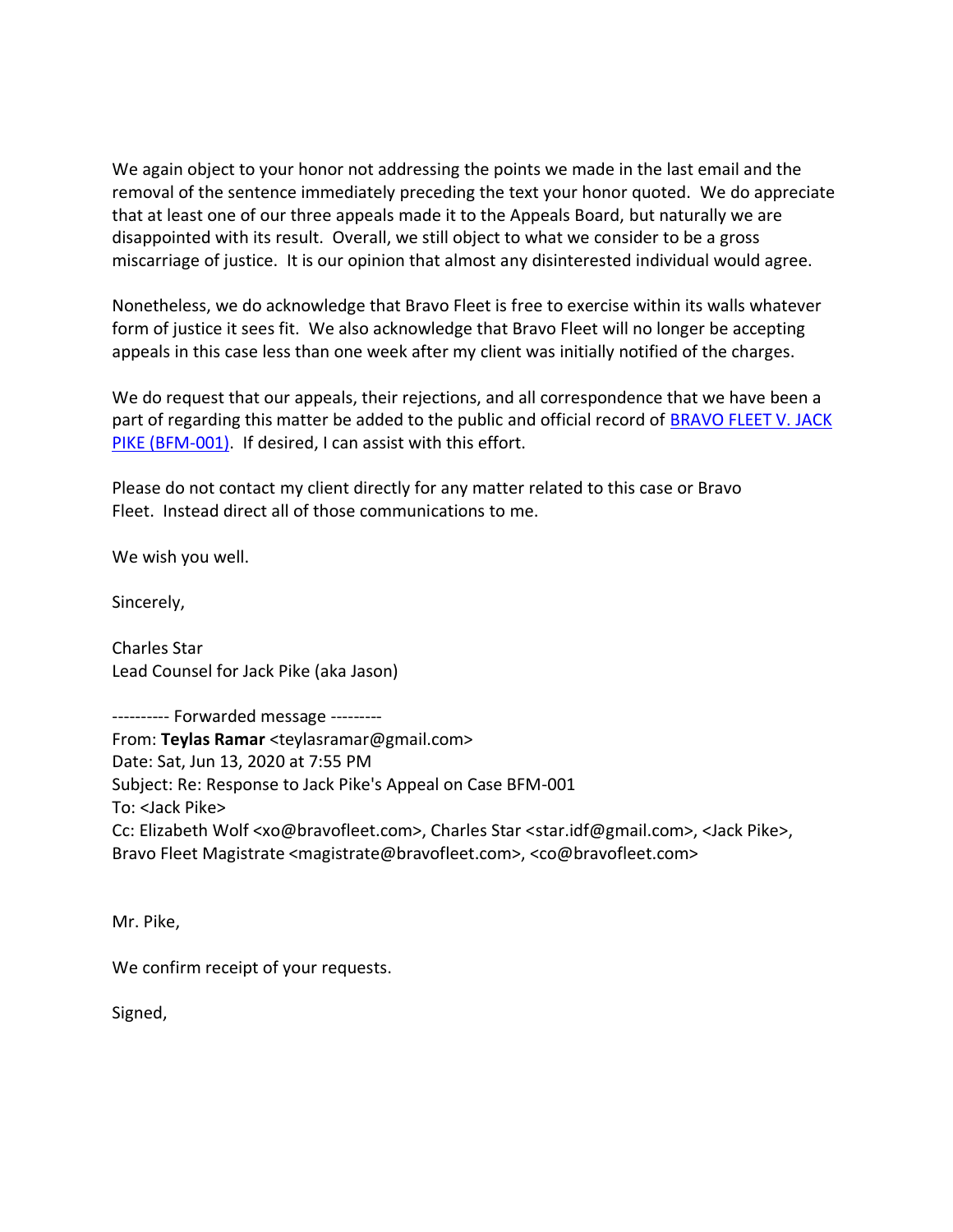

---------- Forwarded message --------- From: **Charles Star** <star.idf@gmail.com> Date: Sat, Jun 13, 2020 at 7:56 PM Subject: Re: Response to Jack Pike's Appeal on Case BFM-001 To: Teylas Ramar <teylasramar@gmail.com> Cc: <Jack Pike>, Elizabeth Wolf <xo@bravofleet.com>, <Jack Pike>, Bravo Fleet Magistrate <magistrate@bravofleet.com>, <co@bravofleet.com>

Thank you.

Charles Star

---------- Forwarded message --------- From: **Charles Star** <star.idf@gmail.com> Date: Sat, Jun 13, 2020 at 8:11 PM Subject: Bravo Fleet Magistate webpages To: Bravo Fleet Magistrate <magistrate@bravofleet.com>

Hi Sean,

It looks like there might be a potential error on the Bravo Fleet Magistrate webpages. When I view them, it's only showing me as the defense counsel and no longer showing dizzyg1970, who handled the case through the verdicts.

Thanks,

Charles

---------- Forwarded message --------- From: **Bravo Fleet Magistrate** <magistrate@bravofleet.com> Date: Sat, Jun 13, 2020 at 11:09 PM Subject: Re: Bravo Fleet Magistate webpages To: Charles Star <star.idf@gmail.com>